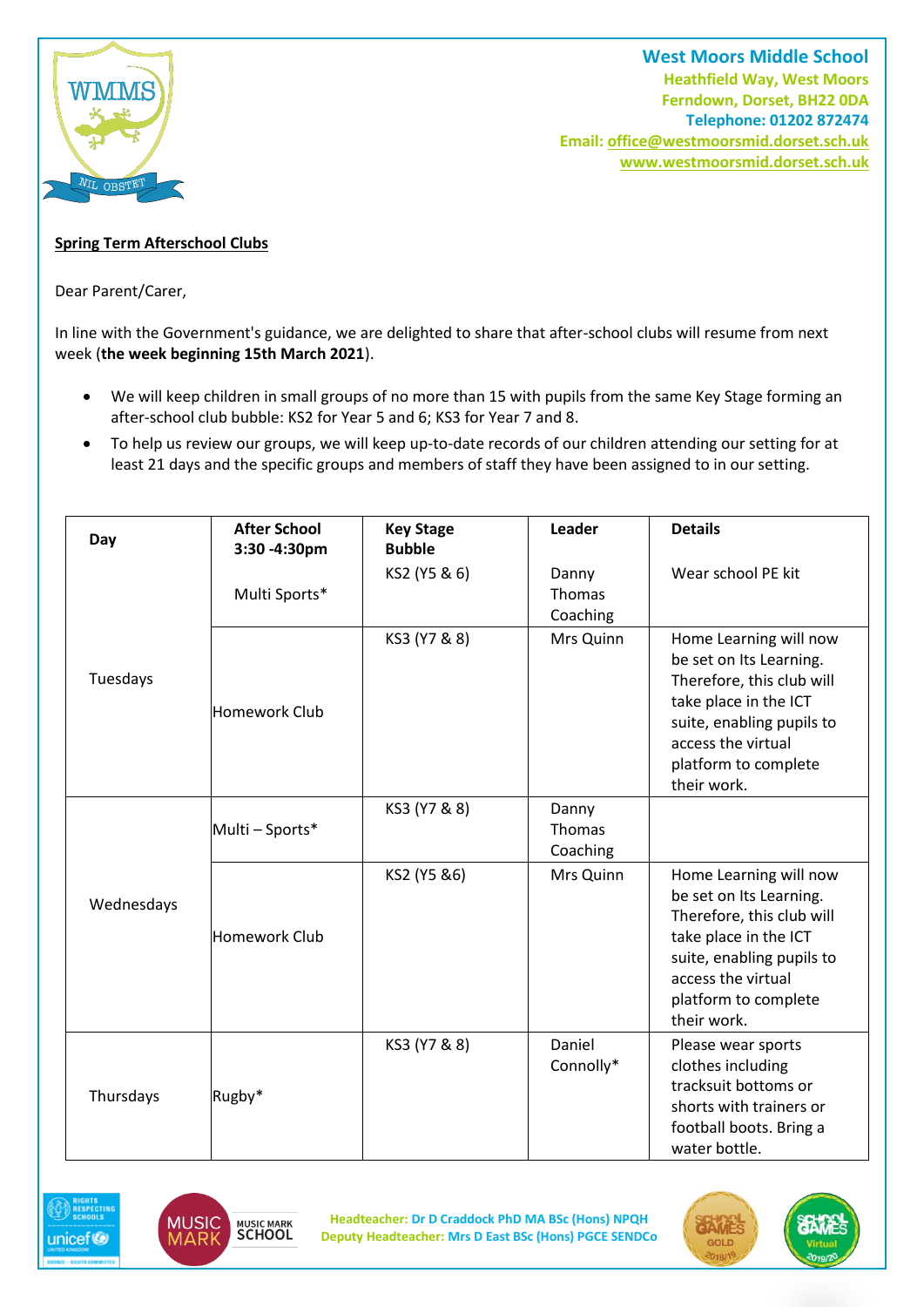| * Ex-international Daniel Connolly, who has played represented Wales in the Hong Kong Sevens and England in the<br>Touch Rugby World Cup, will run these rugby sessions. He also coaches: Bournemouth Rugby Club, Dorset &<br>Wiltshire County teams and helps with the Bath Rugby development programme. The sessions will include many fun<br>games and will focus on hand eye coordination, agility and balance. In line with Covid guidelines, there will be no<br>contact or tackling. The sessions are open to boys and girls. |  |  |  |  |  |
|--------------------------------------------------------------------------------------------------------------------------------------------------------------------------------------------------------------------------------------------------------------------------------------------------------------------------------------------------------------------------------------------------------------------------------------------------------------------------------------------------------------------------------------|--|--|--|--|--|
| Parents should put a short, signed note in the pupil planner should their child wish to attend. Parents will<br>be informed in the event of a club being cancelled.<br>*N.B. For afterschool sports clubs run by external coaches a separate permission slip needs to be signed<br>and returned to the school office. Please see below.                                                                                                                                                                                              |  |  |  |  |  |
| Yours faithfully<br><b>Mrs Watkins</b><br><b>Assistant Head</b>                                                                                                                                                                                                                                                                                                                                                                                                                                                                      |  |  |  |  |  |
| <b>Afterschool Sports Clubs Spring Term 2021</b>                                                                                                                                                                                                                                                                                                                                                                                                                                                                                     |  |  |  |  |  |
| <b>Tuesday</b><br>Multi-sports KS2 (Y5&6)                                                                                                                                                                                                                                                                                                                                                                                                                                                                                            |  |  |  |  |  |
| Wednesday<br>Multi-sports KS3 (Y7&8)                                                                                                                                                                                                                                                                                                                                                                                                                                                                                                 |  |  |  |  |  |
| <b>Rugby KS3 (Y7&amp;8)</b><br><b>Thursday</b>                                                                                                                                                                                                                                                                                                                                                                                                                                                                                       |  |  |  |  |  |
| tick relevant box above.                                                                                                                                                                                                                                                                                                                                                                                                                                                                                                             |  |  |  |  |  |
|                                                                                                                                                                                                                                                                                                                                                                                                                                                                                                                                      |  |  |  |  |  |
|                                                                                                                                                                                                                                                                                                                                                                                                                                                                                                                                      |  |  |  |  |  |
|                                                                                                                                                                                                                                                                                                                                                                                                                                                                                                                                      |  |  |  |  |  |
|                                                                                                                                                                                                                                                                                                                                                                                                                                                                                                                                      |  |  |  |  |  |
| Please indicate one of the following:                                                                                                                                                                                                                                                                                                                                                                                                                                                                                                |  |  |  |  |  |
| *I will be collecting my child from West Moors Middle School.                                                                                                                                                                                                                                                                                                                                                                                                                                                                        |  |  |  |  |  |
| * My child will be walking home from West Moors Middle School. L                                                                                                                                                                                                                                                                                                                                                                                                                                                                     |  |  |  |  |  |
|                                                                                                                                                                                                                                                                                                                                                                                                                                                                                                                                      |  |  |  |  |  |
|                                                                                                                                                                                                                                                                                                                                                                                                                                                                                                                                      |  |  |  |  |  |
|                                                                                                                                                                                                                                                                                                                                                                                                                                                                                                                                      |  |  |  |  |  |